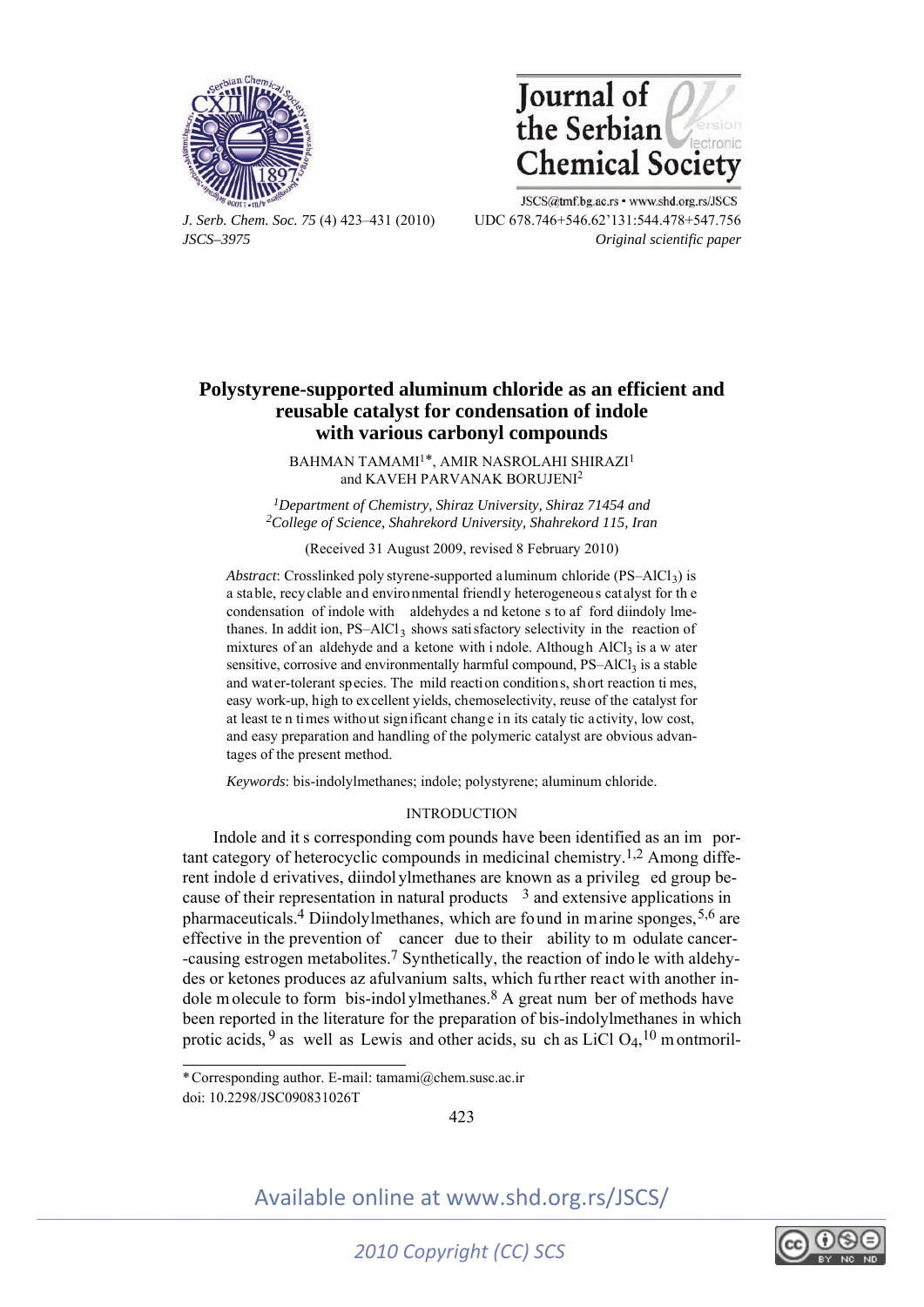lonite K10, <sup>11</sup> HClO <sub>4</sub> (TP P),<sup>12</sup> CeCl <sub>3</sub>⋅7H<sub>2</sub>O,<sup>13</sup> am berlyst-15,<sup>14</sup> KHSO <sub>4</sub>,<sup>15</sup> ze okarb-225,<sup>16</sup> poly indole salt,<sup>17</sup> La( PFO)<sub>3</sub>,<sup>18</sup> PEG-supported su 1fonic acid,<sup>19</sup>  $ZrOCl<sub>2</sub>·8H<sub>2</sub>O/silica gel<sup>20</sup> and heterop of <sub>2</sub>·3<sub>2</sub> are em ploved. Ionic 1 iquids$ in conjugation with In(OTf) 3 or FeCl  $3.6H_2O^{23}$  were also reported to be useful media for this transformation. Although these methods were appropriate, many of them are associated with several drawbacks, including the requirement of large or stoichiometric am ount of cataly sts due to their deactivation by the nitrogen- -containing reactants, low y ields, long re action ti me, expensive cataly sts, ex hausting wor-kup and the generation of environm entally perilous waste material as a result of the required extraction procedures.

Due to their wide range of biolog ical, industrial and synthetic applications, the preparation of bis-in dolylmethanes has received renewed attention of researchers int erested in th e discovery of improved protocols. In continuation of ongoing research on the use of heterogene ous polystyrene-supported aluminum chloride as a Lewis acid c atalyst in organic reactions 24–26, herein this polymeric catalyst is introduced for the efficient electrophilic substitution of indole with a variety of carbonyl compounds.

#### EXPERIMENTAL

All chemicals were purchased from Merck or Fluka. Poly styrene (8 % diviny lbenzene, prepared *via* su spension poly merization usi ng polyvinylpyrrolidone 90 K a s the su spension agent, grain size range: 0.25–0.6 mm) was obtained from the Iran Polymer and Petrochemical Institute. All products are known compounds and were identified by comparison of their physical and spectral data with those of authentic samples. The capacity of the catalyst was determined by the Mohr titration m ethod and ato mic absorption technique using a Philips ato mic absorption instrument. Reaction monitoring and purity determination of the products were a ccomplished by TLC on silica-gel polygram SILG/UV254 plates. The IR spectra were recorded on a Shi madzu FTIR-8300 sp ectrophotometer,  $V_{\text{max}}$  in cm<sup>-1</sup>. The <sup>1</sup>H-NMR (250 MHz) a nd <sup>13</sup>C-NMR (62.5 MHz) were re corded on a Bruker Advanced DPX-250, FT-NMR spectrometer,  $\delta$  in pp m. The mass spectra were recorded on a Shi madzu GC MS-QP 1000 EX instrument. Microanalyses were performed on a Perkin-Elmer 240-B microanalyzer. Melting points were recorded on a Büchi B-545 apparatus in open capillary tubes.

#### *Preparation of PS–AlCl<sub>2</sub>*

Anhydrous AlCl<sub>3</sub> (4.5 g) was added to polystyrene (8 % divinylbenzene, 3.5 g) in carbon disulfide (25 mL) as the reaction medium. The mixture was stirred using a magnetic stirrer under reflux condition for 50 min, cooled an d then water (40 mL) was cau tiously added t o hydrolyze the e xcess AlCl<sub>3</sub>. The mixture was stirred until the deep orange color disappeared and the polymer became light yellow. The polymer beads were filtered and washed with water (350 mL) and t hen with a cetone and diethy l ether. The poly mer was drie d in a vacuum oven for 12 h at room temperature. The capacity of the polymeric catalyst based on its chloride content was 0.40 mmol AlCl<sub>3</sub>/g catalyst.<sup>24-26</sup>

#### *General procedure for the condensation of carbonyl compounds with indole*

In a round bottom flask (25 mL) equipped with a condenser and a magnetic stirrer, a solution of the required carbonyl compound (1.0 mmol) and indole (2.0 mmol) in 10 mL MeCN

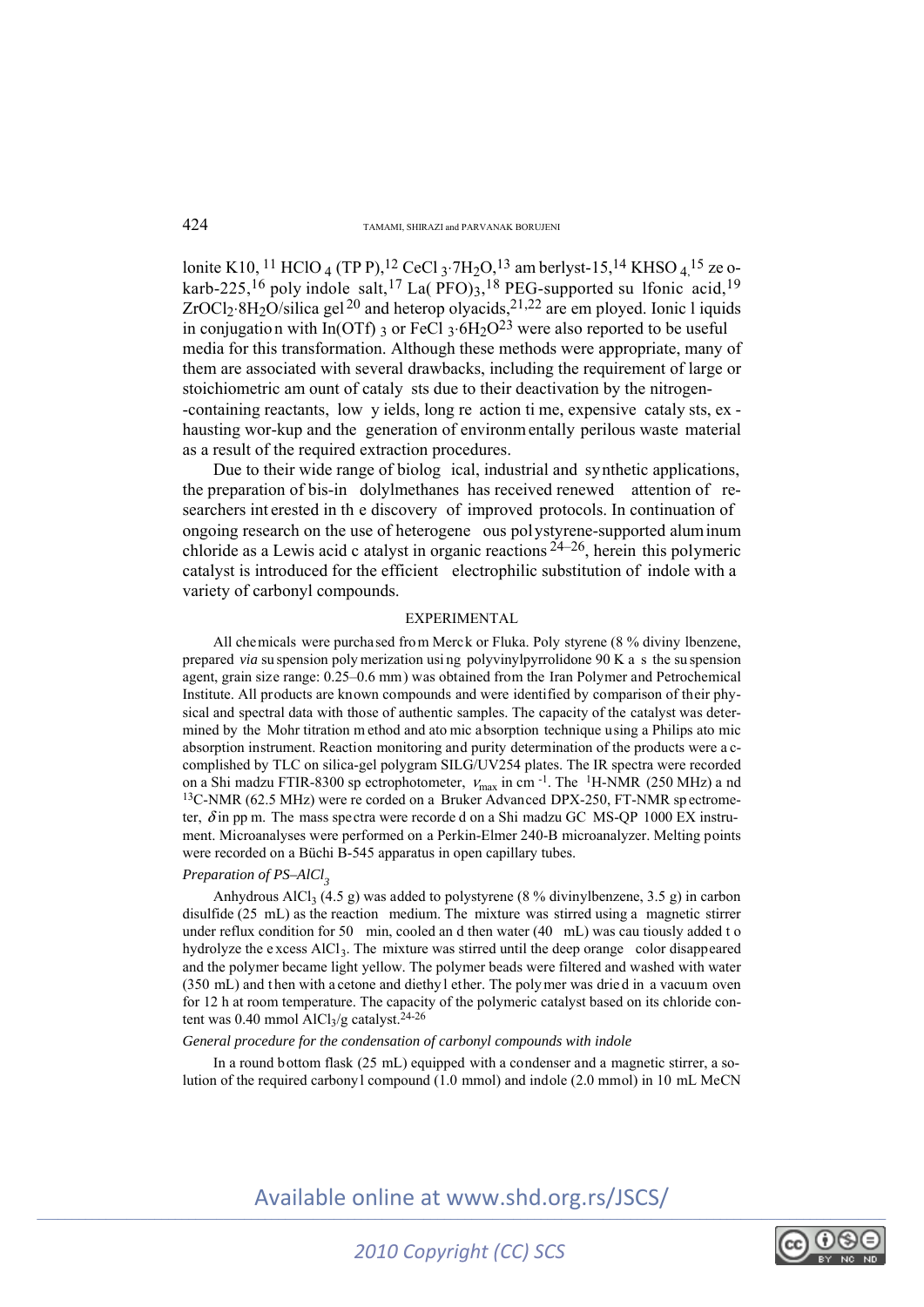#### DIINDOLYLMETHANES 425

was prepared. PS–AlCl<sub>3</sub> (0.20 mmol) was added to the soluti on and the reac tion mixture was stirred magnetically under reflux condition s. The progress o f the reaction was follo wed b y TLC. After completion of the reaction, the catalyst was filtered off and washed with  $Et<sub>2</sub>O$  $(2\times15 \text{ mL})$  and the filtrate concentrated on a rotary evaporator under reduced pressure to give the desired product. When required, the products were purified by column chromatography so as to afford the pure bis-indol ylmethanes. The spent catalyst from different experiments was washed with  $Et<sub>2</sub>O$ , dried and used again.

#### RESULTS AND DISCUSSION

PS–AlCl<sub>3</sub> was prepared by addition of a nhydrous AlCl<sub>3</sub> to polystyrene (8 % divinylbenzene) in carbon disulfide under reflux conditions. The Mohr titration method<sup>27</sup> and the atom ic absorption technique were em ployed to determine the capacity. The capacity of the polymeric catalyst was  $0.40$  mm ol AlCl<sub>3</sub> per gram of catalyst. Although Al  $Cl_3$  is a water sensitive, corrosive and environm entally harmful compound,  $PS-AlCl<sub>3</sub>$  is a stable and water tolerant species (as a benchtop catalyst). This catalyst is easy to prepare, stable, storable in air for a long time without any change, easily recycled and reused without appreciable loss of activity.

In order to optimize the reaction conditions,  $PS-AlCl_3$  was employed as the catalyst for the condensation of ind ole and benzaldehyde in diff erent solvents, *i.e.*, MeCN, THF, CH<sub>2</sub>Cl<sub>2</sub>, EtOH, toluene, Et <sub>2</sub>O and cy clohexane. Acetonitril e proved to be the best m edium. It was found that 0 .20:1.0:2.0 mmol ratio of catalyst/benzaldehyde/indole was sufficient to obtain the desired diindolylmethanes in 95 % yield within 1 h under reflux conditions (Scheme 1).



Next, (PS–AlCl<sub>3</sub>)-catalyzed electrophilic substitution reactions of in dole with a variety aldehydes and ketones were performed to better understand the generality of this method (Table I).

As can be seen in Table I (entries  $1-16$ ), aromatic, aliphatic and heterocyclic aldehydes underwent electrophilic substitution reaction with indole effectively to afford a wid e range of substituted dii ndolylmethanes. Substrates with an electron-withdrawing substituent gave excellent yields in comparison with those carrying an electron-donating group, but the difference in tim e was not sign ificant (entries 2–10). Both *o*-substituted and *p*-substituted aromatic aldehydes gave high yields. It was also found that the reactio n of terephthalaldehyde (entry 16) with 4

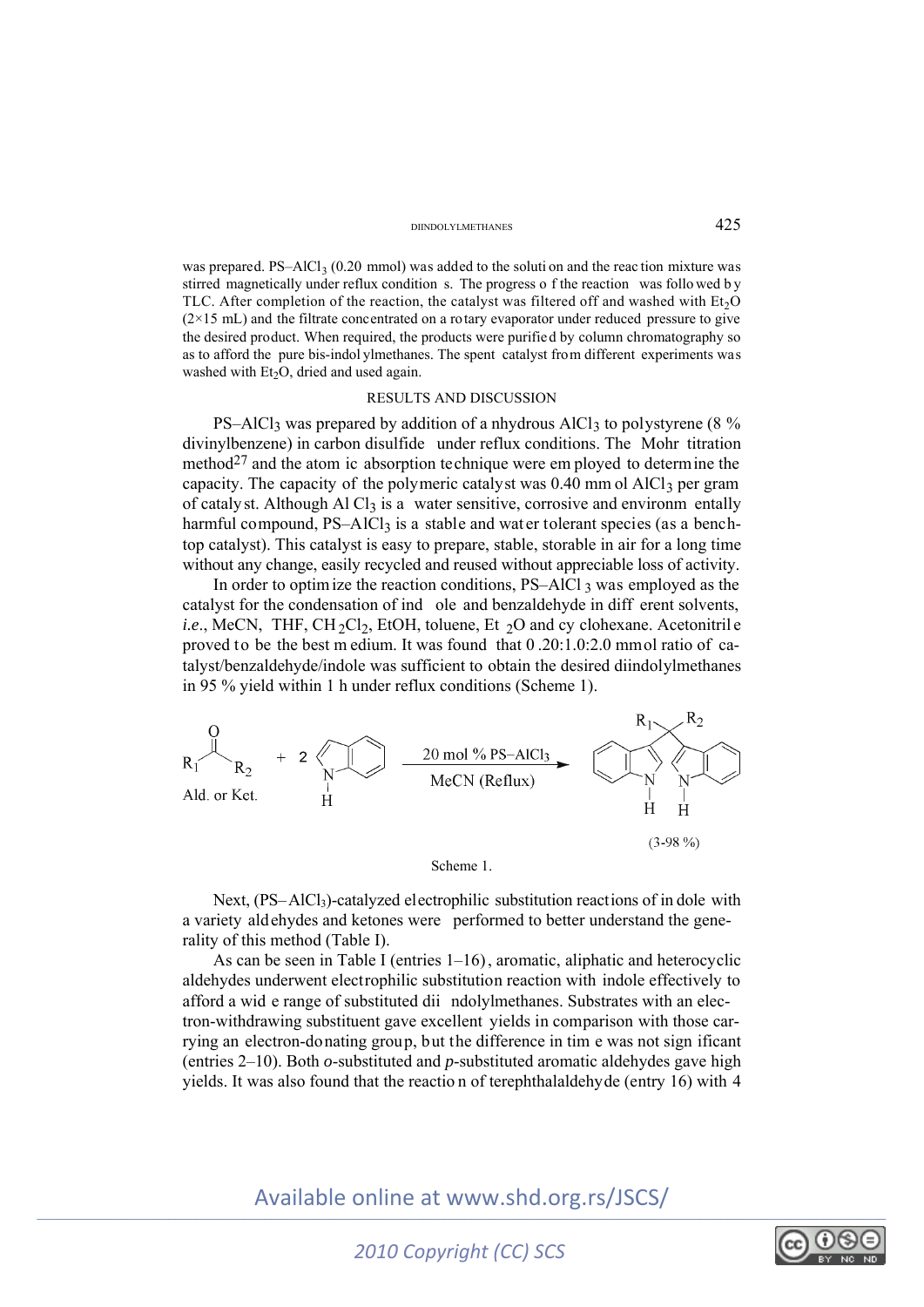equivalents of indole proceeded rapidly under si milar conditions to afford *p*-bis- (diindolylmethyl)benzene in high yield (Scheme 2).

TABLE I. PS-AlCl<sub>3</sub> catalyzed synthesis of di indolylmethane derivatives (all reactions were performed under reflux in CH3CN. Ratio of catalyst/carbonyl compound/indole was 0.20:1.0:2.0)

|                          | Entry Carbony    | l compound <sup>a</sup> T        | ime, min | Yield, % <sup>b</sup> | References for known compounds |
|--------------------------|------------------|----------------------------------|----------|-----------------------|--------------------------------|
| $\mathbf{1}$             |                  | $\mathcal{S}$                    | 60 95    |                       | 28                             |
| $\sqrt{2}$               | O <sub>2</sub> N | $\lambda$                        | 8098     |                       | 16                             |
| $\mathfrak{Z}$           |                  | $\mathcal{S}$<br>NO <sub>2</sub> | 80 90    |                       | $28\,$                         |
| $\overline{\mathcal{L}}$ | $O_2N$           | $\beta$                          | 65 93    |                       | 29                             |
| 5                        |                  | Ó<br><b>OMe</b>                  | 75 85    |                       | $18\,$                         |
| 6                        | MeO              | $\mathcal{S}$                    | 75 89    |                       | $28\,$                         |
| $\boldsymbol{7}$         | CI               | $\beta$                          | 80 93    |                       | $28\,$                         |
| $\,8\,$                  |                  | $\beta$<br>СI                    | 3083     |                       | 28                             |
| $\boldsymbol{9}$         | Me               | $\beta$                          | 5089     |                       | $10\,$                         |
| $10\,$                   | HO               | O                                | 55 85    |                       | $17\,$                         |
| $1\,1$                   |                  | Ģ                                | 7589     |                       | 29                             |
| 12                       |                  | O                                | 65 90    |                       | $30\,$                         |
| 13                       |                  | CHO                              | 80 87    |                       | $28\,$                         |
| 14                       |                  | ဝူ<br>н                          | 12079    |                       | $10\,$                         |
| 15                       |                  | $\sim$<br>Ĥ                      | 12075    |                       | 15                             |

Available online at www.shd.org.rs/JSCS/

*2010 Copyright (CC) SCS*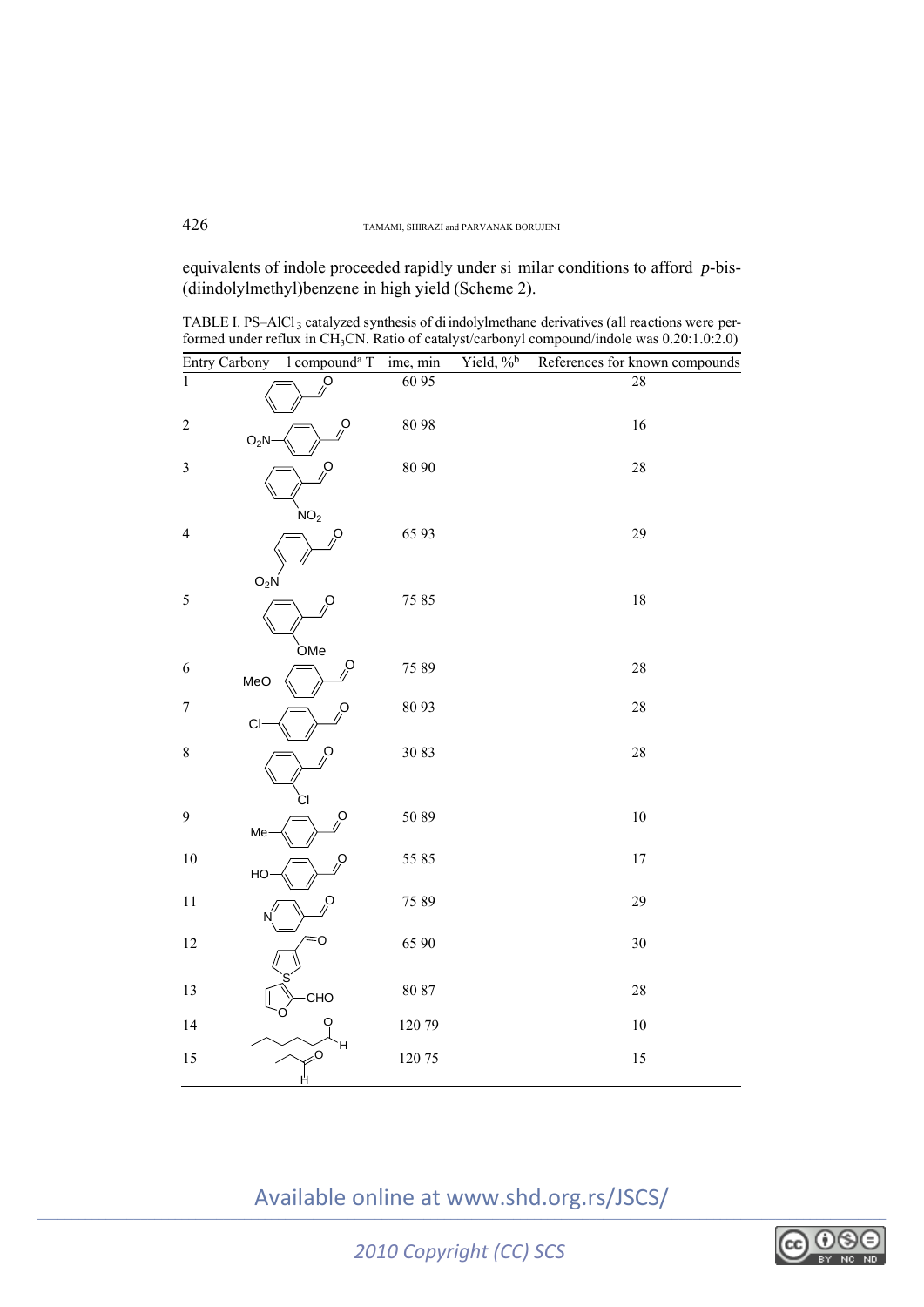

<sup>a</sup> All products are known compounds and were identified by comparison of their physical and spectral data with those of the corresponding authentic sample; bisolated yields



Ketones required a longer reaction time and were obtained in moderate yields (entries 17–21). This striking difference in reactivity prom pted an investigation of the applic ability of t he present method f or the chemoselective electrophilic substitution reaction of indole with aldehydes and ketones. Thus, equimolar mixtures of aldehydes and ketones wer e allowed to react with indole in the presenc e of PS–AlCl<sub>3</sub>. As shown in Sche me 3, the cataly st was able to discriminate between aldehydes and ketones. The observed chemoselectivity of PS-AlCl<sub>3</sub> makes it suitable for the selective reaction of aldehydes in the presence of keto carbonyl functions and hence it can be employed in the synthesis of complex molecules by multistep processes. The chemoselectivity of PS–AlCl<sub>3</sub> toward aldehydes and ketones is presumably due to its mild catalytic activity and also to the difference in bulkiness of the carbony  $l$  compounds. It is noteworthy that  $PS-AICl<sub>3</sub>$  showed a

Available online at www.shd.org.rs/JSCS/

higher chemoselectivity than that of AlCl  $_3$  in the reaction of indol e with a mix-



*2010 Copyright (CC) SCS*

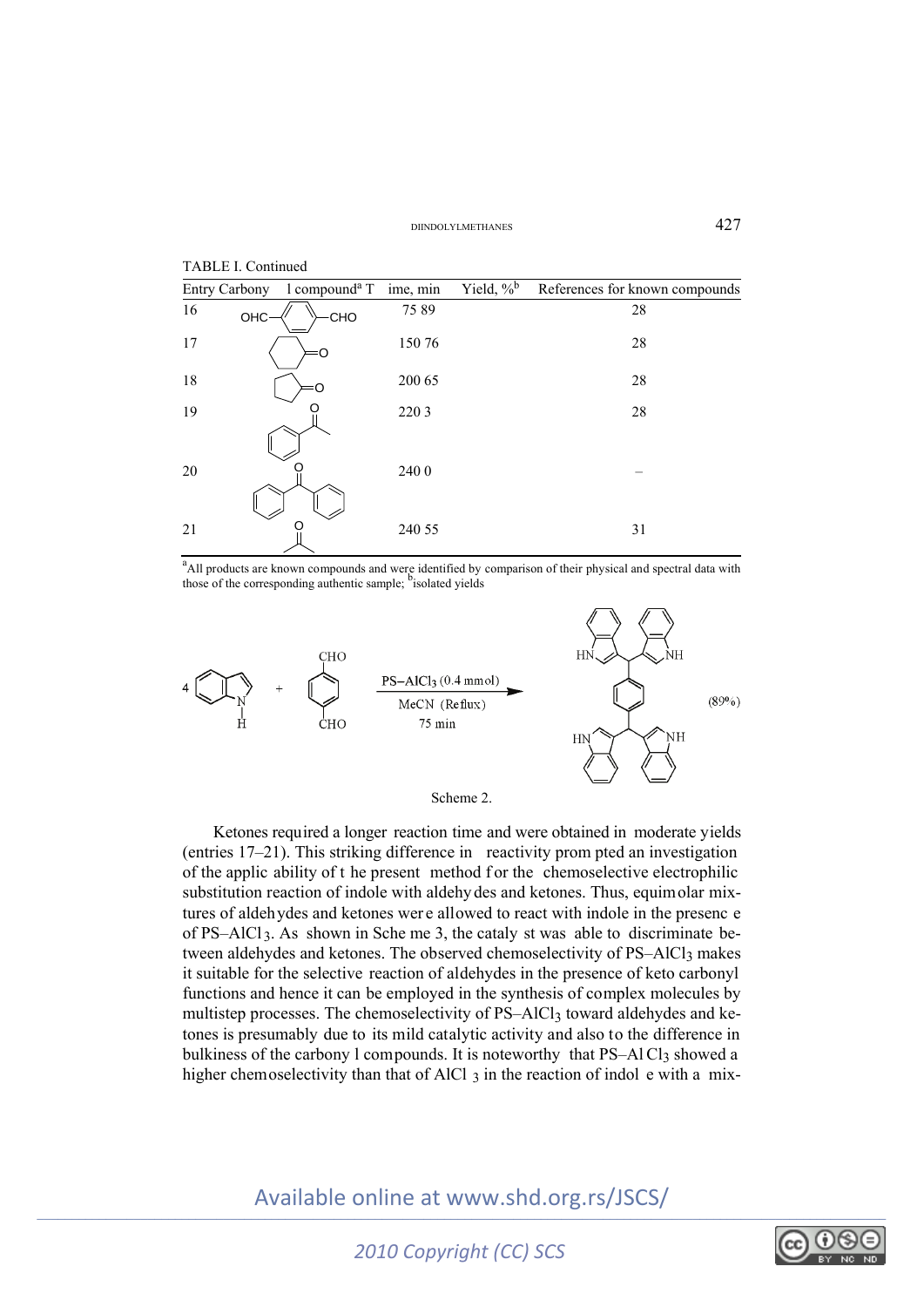ture of aldehyde and ketones (Scheme 3). This is probably due to the higher reactivity of AlCl3, *i.e*., stronger Lewis acidity, and therefore lower selectivity.



+ Several unindetified products

Scheme 3.

Representative spectr al dat a of so me of the obtained co mpounds are given below.

*3,3'-(Phenylmethylene)bis-1*H*-indole (entry 1).* Pink solid. Yield: 95 %; m.p. 141–143 °C ( Lit.28 140–142 °C). IR (K Br, cm–1): 3402, 3051, 1618, 1600. 1H- -NMR (250 MHz, CDCl 3, *δ* / pp m): 5.86 (1H, *s*, C–H), 6.66 (2H, *s*, C–H), 7.1 1 (2H, *t*, ArH, *J* = 6.9 Hz), 7.14–7.22 (3H, *m*, ArH), 7.28–7.31 (2H, *m*, ArH), 7.35– –7.42 (6H, *m*, ArH), 7.93 (2H, *broad* NH). 13C-NMR (60 MHz; CDCl3, *δ* / ppm): 31.6, 110.9, 111.9, 118.4, 119.5, 121.2, 124.0, 126.3, 127.1, 128.5, 128.6, 137.0, 145.2.

*3,3'-[(2-Nitrophenyl)methylene]bis-1*H*-indole (entry 3)*. Yellow solid. Yield: 90 %; m.p. 140–142 °C (Lit. 28 139–141 °C). 1H-NMR (250 MHz; CDCl 3, *δ* / / ppm): 5.24 (1H, *s*, ArCH), 6.55 ( 2H, *s*, ArH), 7.10– 7.87 (12H, *m*, ArH) , 8.36 (2H, *broad d*, 2×NH,  $J = 8.6$  Hz). <sup>13</sup>C-NMR (60 MHz, CDCl 3,  $\delta$  / ppm ): 34.9, 111.5, 11 1.6, 119. 5, 1 20.7, 12 1.9, 122.2, 1 24.3, 1 26.8, 129.6, 131.2, 13 2.6, 134.2, 136.8, 149.7.

*3,3'-(2-Furanylmethylene)bis-1*H*-indole (entry 13)*. Brown solid. Yield: 87 %; m.p. 317-319 °C (Lit.<sup>28</sup> 316-318 °C). IR (KBr, cm<sup>-1</sup>): 3410, 1712, 1450. <sup>1</sup>H--NMR (250 MHz, CDCl3, *δ* / ppm): 5.97 (1H, *s*, ArCH), 6.90 (2H, *s*, ArH), 7.08–  $-7.43$  (11H, *m*, ArH), 8.00 (2H, *broad*, 2×NH). <sup>13</sup>C-NMR (60 MHz, CDCl<sub>3</sub>,  $\delta$  / / ppm): 34.8, 106.5, 110.2, 111.3, 112.2, 118.0, 119.3, 119.7, 121.7, 124.3, 126.3, 135.9, 142.0.

*3,3',3",3'"-(1,4-Phenylenedimethylidyne)tetrakis-1*H*-indole (entry 16, Scheme 2*). Pink solid. Yield: 89 %; m.p.193 °C (dec.) (Lit.<sup>28</sup>, 191 ° C). <sup>1</sup>H-NMR (250 MHz, CDCl 3, *δ* / ppm): 5.87 (2H, *s*, ArCH), 6.54 (4H, *s*, ArH), 7.09–7. 18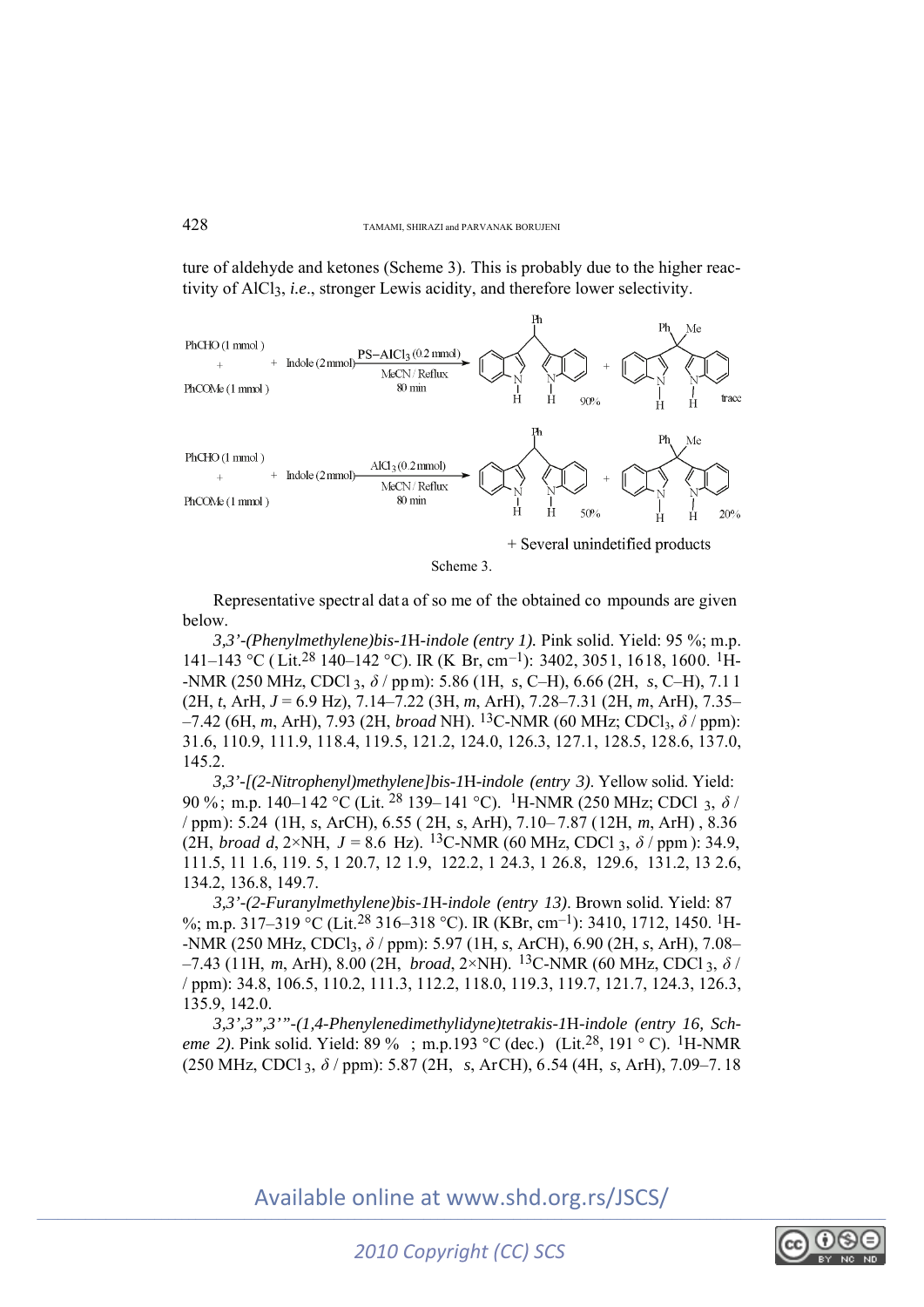#### DIINDOLYLMETHANES 429

(8H, *m*, ArH), 7.28–7.41 (12H, *m*, ArH), 8.14 (4H, *broad*, 4×NH). 13C-NMR (60 MHz, CDCl 3, *δ* / pp m): 3 0.7, 11 1.8, 1 17.9, 1 18.1, 119. 4, 121 .1, 124.0, 1 26.6, 127.9, 137.0, 142.7.

The feasibility of recycling the catalyst was also examined. After completion of the reaction of indole with benzaldehyde, the polymer was filtered and washed with diethyl ether, dried in a vacuum oven at room temperature for 12 h and reused for the reaction of indole with the sa me or different aldehydes. As is shown in Table II, the efficiency of the recy cled catalyst had not changed appreciabl y after ten cycles.

TABLE II. Comp arison of the efficiencies of the recycled catalyst in the con densation of indole with benzaldehyde within 60 min

| Entry | No. of cycles | Yield, % <sup>a</sup> |
|-------|---------------|-----------------------|
| 10    |               | 95                    |
| 21    |               | 90                    |
| 32    |               | 90                    |
| 43    |               | 90                    |
| 54    |               | 85                    |
| 65    |               | 85                    |
| 76    |               | 85                    |
| 87    |               | 85                    |
| 98    |               | 85                    |
| 109   |               | 85                    |

<sup>a</sup>Isolated yields

A comparison of the efficiency of the  $PS-AIC1_3$  catalyst with some of those reported in the literature is given in Table III. As can be seen, in addition to having the general advantages attributed to polymeric supported catalysts, PS–AlCl<sub>3</sub> has a good efficiency compared to m any of the other re ported catalysts. The present procedure is superior in comparison with  $BF_3$ ,  $Et_2O$  or  $AICI_3$  catalysts employed in the reaction of acetone with indole, which  $ar$  e r eported to lead to the production of several unidentified products.32–36

TABLE III. Comparison of th e efficiencies o f a nu mber of dif ferent reported cataly sts with that of  $PS-AlCl<sub>3</sub>$  in the condensation of indole with benzaldehyde

| <b>Entry Cataly</b> | st/solvent                                     | Time, min | Yield, % <sup>a</sup> Ref. |    |
|---------------------|------------------------------------------------|-----------|----------------------------|----|
| 1 PS-AlCl           | $\alpha$ /CH <sub>3</sub> CN 60                |           | 95                         |    |
| $2 \ln(OTf)$        | $\gamma$ /CH <sub>3</sub> CN 25                | 71        | 23                         |    |
| 3 LiClO             | $_{4}/CH_{3}CN$ 120                            | 80        |                            | 10 |
| 4 ZrOCl             | $2.8H_2O$ , solvent-free                       | 840       |                            | 20 |
| $5$ La(PFO)         | $\gamma$ /CH <sub>3</sub> CN 30                |           | 90                         | 18 |
| 6 PPh               | $_3$ ·HClO <sub>4</sub> /CH <sub>3</sub> CN 30 |           | 61                         | 12 |
| 7 AlPW              | $_{12}O_{40}/CH_3CN$ 15                        |           | 92                         | 21 |
| 8 Zeokarb-225/CH    | $_{3}CN$ 450                                   |           | 95                         | 16 |

<sup>a</sup>Isolated yields

\_\_\_\_\_\_\_\_\_\_\_\_\_\_\_\_\_\_\_\_\_\_\_\_\_\_\_\_\_\_\_\_\_\_\_\_\_\_\_\_\_\_\_\_\_\_\_\_\_\_\_\_\_\_\_\_\_\_\_\_\_\_\_\_\_\_\_\_\_\_\_\_\_\_\_\_\_\_\_\_\_\_\_\_\_\_\_\_\_\_\_\_\_\_\_\_\_\_\_\_\_\_\_\_\_\_\_\_\_\_\_\_\_\_\_\_\_\_\_\_\_\_\_ Available online at www.shd.org.rs/JSCS/



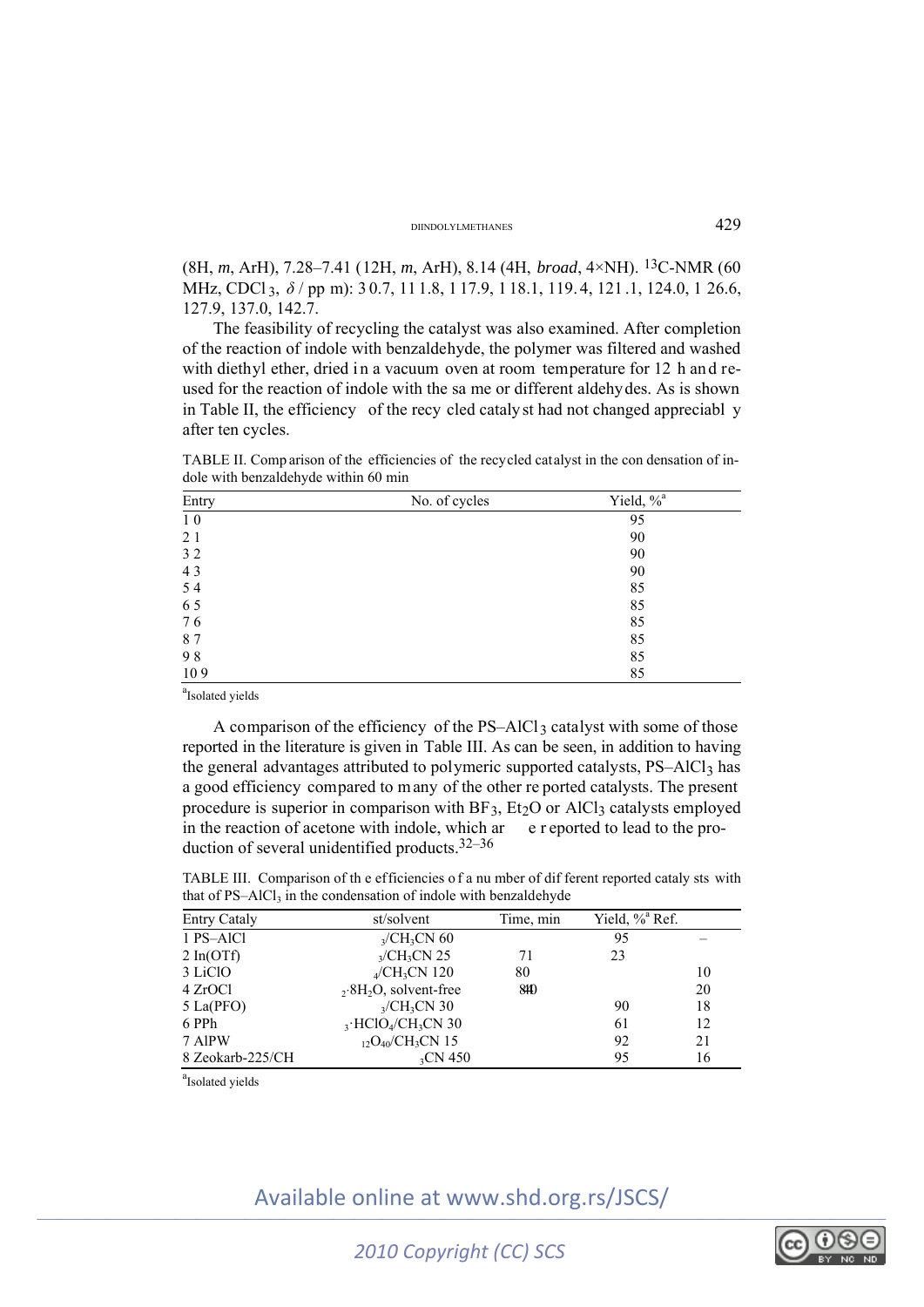#### 430 TAMAMI, SHIRAZI and PARVANAK BORUJENI

#### **CONCLUSIONS**

In conclusion, a hig hly efficient polymer-supported catalyst has be en introduced for the reaction of indole with carbon yl compounds, to afford diind olylmethanes in good to excellent yields. Although AlCl<sub>3</sub> is a water sensitive, corrosive and environmentally harmful compound,  $PS-AlCl<sub>3</sub>$  is a stable and water tolerant species. The mild reaction conditions, short reaction times, easy work-up, high to excellent y ields, che moselectivity, reuse of t he cat alyst for at le ast ten times without significant change in its c atalytic activity, low cost, and easy preparation and handling of the polymeric catalyst are the obvious advantages of the present method.

*Acknowledgements*. We gratefully acknowledge the p artial support of this study by the Shiraz University and the Sha hrekord Univer sity Research Council. In a ddition, the help of Mr. Gh. R. Nejabat in this work is appreciated.

#### ИЗВОД

#### АЛУМИНИЈУМ-ХЛОРИД НА ПОЛИСТИРЕНСКОМ НОСАЧУ КАО ЕФИКАСАН И ВИШЕКРАТНО УПОТРЕБЉИВ КАТАЛИЗАТОР У РЕАКЦИЈИ КОНДЕНЗАЦИЈЕ ИНДОЛА И РАЗЛИЧИТИХ КАРБОНИЛНИХ ЈЕДИЊЕЊА

BAHMAN TAMAMI $^{\rm l}$ , AMIR NASROLAHI SHIRAZI $^{\rm l}$  и KAVEH PARVANAK BORUJENI $^{\rm 2}$ 

*<sup>1</sup>* Department of Chemistry, Shiraz University, Shiraz 71454 *u*<sup>2</sup> College of Science, *Shahrekord University, Shahrekord 115, Iran* 

Алуминијум-хлорид везан за умрежени полистирен (PS–AlCl 3) је стабилан хетероген катализатор, подложан рециклирању и није штетан по животну средину. Ефикасан је као катализатор у реакцији кондензације индола са алдехидима и кетонима, при чему се добијају дииндолилметани. PS– AlCl3 показује задовољавајућу селективност у реакцијама индола са смешом алдехида и кетона. Без обзира на то што је AlCl3 осетљив према води, корозиван и штетан према животној средини, PS-AlCl<sub>3</sub> је стабилан и отпоран на присуство воде. Благи реакциони услови, кратко реакционо време, лака обрада реакционе смеше, висок до одличан принос реакција, хемоселективност, могућност вишеструке употребе катализатора до 10 пута без уочљивог губитка каталитичких својстава, ниска цена и лакоћа у припреми и руковању полимерног катализатора, очигледне су предности описаног поступка.

(Примљено 31. августа 2009, ревидирано 8. фебруара 2010)

#### REFERENCES

- 1. R. J. Sundberg, *The Chemistry of Indoles*, Academic Press, New York, 1996
- 2. S . Hibino, T. Chozi, *Nat. Prod. Rep*. **18** (2001) 66
- 3. S. A. Morris, R. J. Anderson, *Tetrahedron* **46** (1990) 715
- 4. A. Ramirez, S. Garcia-Rubio, *Curr. Med. Chem*. **10** (2003) 1891
- 5. F. Y. Miyake, K. Yakushijin, D. A. Horne, *Org. Lett*. **4** (2002) 941
- 6. B. Jiang, C. G. Yang, J. Wang*, J. Org. Chem*. **67** (2002) 1396
- 7. J. J. Michnovicz, H. L. Bradlow, in *Food Phytochemicals for Cancer Prevention 1*: *Fruits and Vegetables*, M.J. Huang, T. Osawa, C.T. Ho, R.T. Rosen, Eds., American Chemical Society, Washington DC, 1994, pp. 282–293